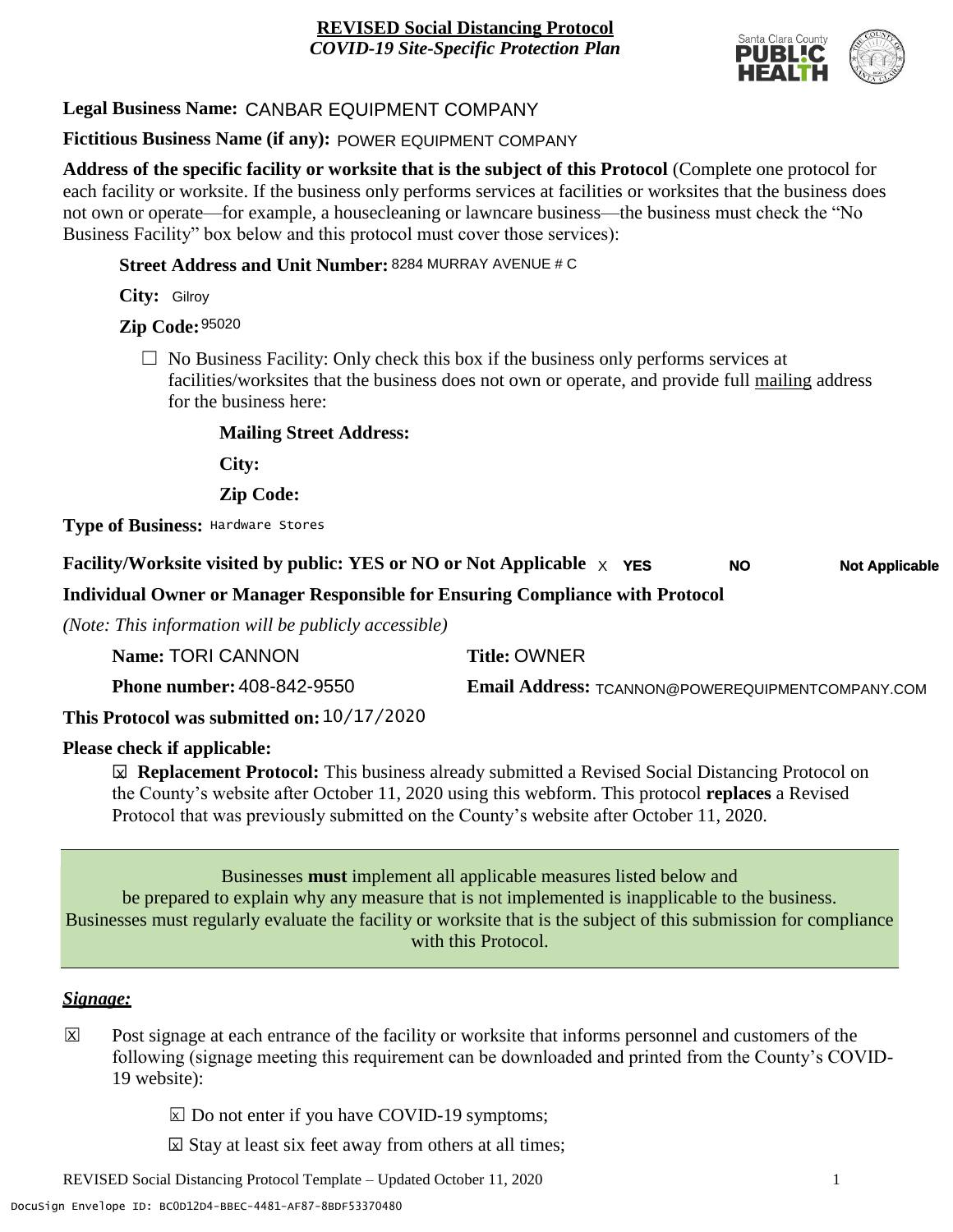

- ☐ Face coverings required to enter (except for very young children, if medically inadvisable, or X for communication by or with people who are hearing impaired);
- ⊠ Cover sneezes and coughs with cloth, tissue, or elbow;
- ⊠ Do not shake hands or engage in unnecessary physical contact.
- Post signage at appropriate locations throughout the facility/worksite reminding everyone to wear face coverings and stay at least six feet away from others. X
- Post a copy of your updated COVID-19 PREPARED Sign and Social Distancing Protocol Visitor Information Sheet at each entrance where they can easily be viewed. These documents will be provided to you electronically when you submit this Revised Social Distancing Protocol.  $\mathbb{Z}$

#### *Personnel Training:*

- After submission, distribute copies of the completed Protocol to all personnel, and train all personnel on this Protocol.  $\mathbf x$
- $\Box$  For businesses that perform services for facilities or worksites that the business does not own or operate, distribute a copy of the completed Protocol to the owner or operator of each facility or worksite where the business performs services.
- Train personnel on basic information regarding COVID-19 from the CDC available at [https://www.cdc.gov/coronavirus/2019-ncov/index.html,](https://www.cdc.gov/coronavirus/2019-ncov/index.html) including how to prevent COVID-19 from spreading, who is especially vulnerable to the disease, and when to seek medical attention.  $\mathsf{X}$
- Train personnel on screening themselves for COVID-19 symptoms, including temperature and/or symptom checks using CDC guidelines available at [https://www.cdc.gov/coronavirus/2019-](https://www.cdc.gov/coronavirus/2019-ncov/symptoms-testing/symptoms.html) [ncov/symptoms-testing/symptoms.html.](https://www.cdc.gov/coronavirus/2019-ncov/symptoms-testing/symptoms.html) https://www.cdc.gov/coronavirus/2019- ncov/symptoms-testing/symptoms.html  $|\mathsf{X}|$
- Train personnel on the need to stay home and get tested if they have a frequent cough, fever, difficulty breathing, chills, muscle or body aches, headache, sore throat, nausea, vomiting, diarrhea, tiredness, or recent loss of taste or smell. Ensure all personnel know they must also stay home if they or someone they live with has been diagnosed with COVID-19, or if they've had close contact with someone diagnosed with COVID-19.  $\overline{\mathsf{x}}$
- Train personnel on County guidance for when it is safe to return to work if they have COVID-19 symptoms, have tested positive for COVID-19, or have had close contact with someone who has tested positive for COVID-19. County guidelines are available at: [https://www.sccgov.org/sites/covid19/Pages/business-guidance.aspx#business\\_safety\\_guidance.](https://www.sccgov.org/sites/covid19/Pages/business-guidance.aspx#business_safety_guidance.) https://www.sccgov.org/sites/covid19/Pages/business-guidance.aspx#business\_safety\_guidance X
- Train personnel on the need for frequent handwashing with soap and water, mandatory face coverings, the importance of social distancing, and other measures required in this Protocol.  $\overline{\mathsf{x}}$
- Train personnel on the importance of getting tested for COVID-19 in accordance with County guidance available at [https://www.sccgov.org/sites/covid19/Pages/covid19-testing.aspx,](https://www.sccgov.org/sites/covid19/Pages/covid19-testing.aspx) and explain that testing is available through their healthcare provider or at free community testing sites [\(www.sccfreetest.org](http://www.sccfreetest.org/) ).  $\vert X \vert$
- Inform personnel that they can report any deficiencies in compliance with Social Distancing Protocol requirements by this business or any other at which they may work at [www.sccCOVIDconcerns.org](http://www.scccovidconcerns.org/) or by calling the County Office of Labor Standards Enforcement Advice Line at 866-870-7725.  $\overline{\mathbf{x}}$
- Inform personnel about employer or government-sponsored leave benefits that personnel may be entitled  $\boxtimes$

REVISED Social Distancing Protocol Template – Updated October 11, 2020 2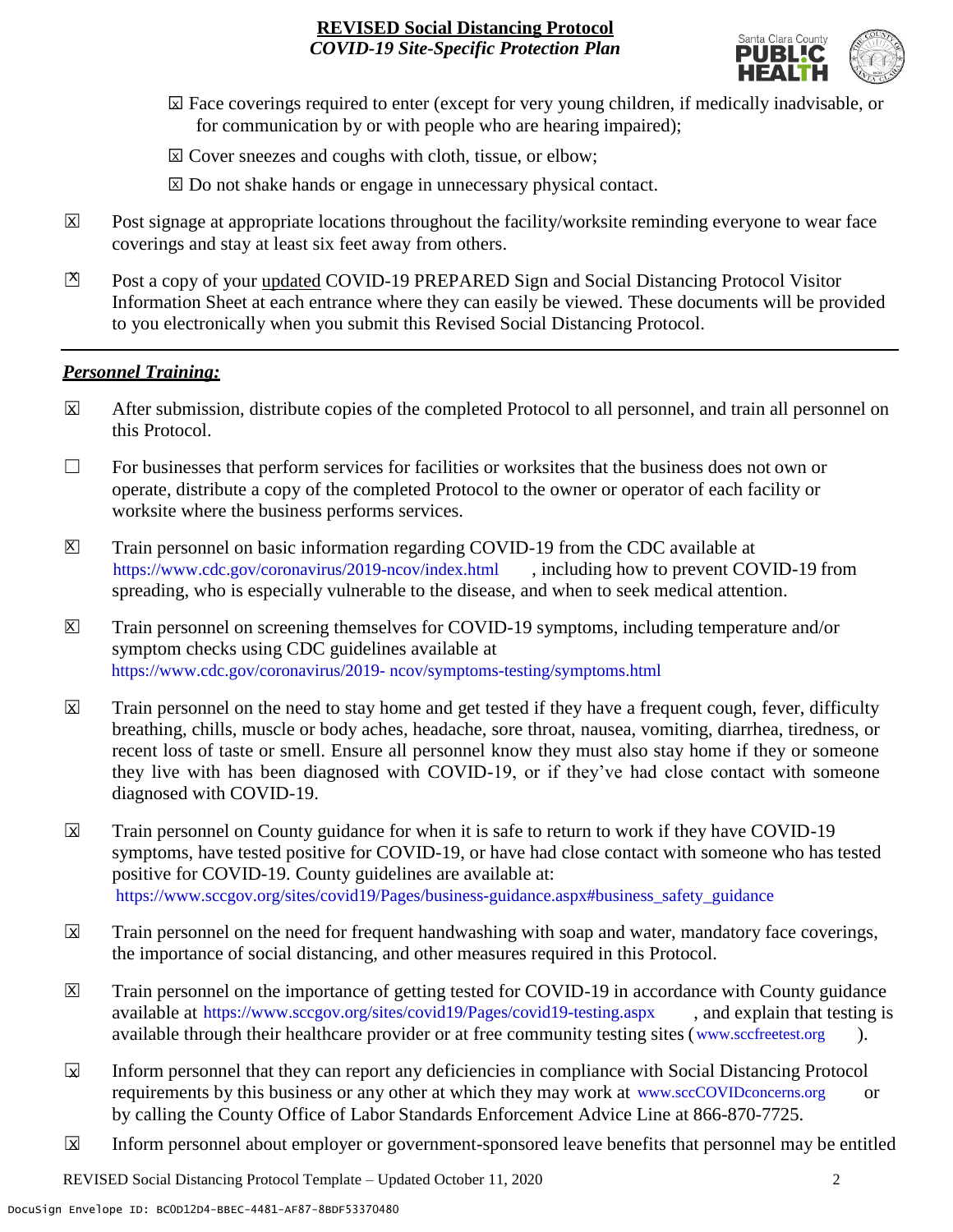

to receive, including those benefits identified at the following address: [https://www.labor.ca.gov/coronavirus2019/#chart.](https://www.labor.ca.gov/coronavirus2019/#chart) https://www.labor.ca.gov/coronavirus2019/#chart

- Train personnel on new or modified COVID-19 safety measures immediately upon updating this Protocol.  $\boxtimes$
- ☐ Optional—Describe other measures this business plans to take to train personnel on COVID-19 safety and related issues: IF FACE MASK IS NOT AN OPTION THEN A FACE SHIELD IS MANDATORY, **X**

#### *Individual Control Measures and Screenings:*

- Maximize the number of personnel who work from home. Businesses must direct all personnel who can perform their assigned work duties from home to do so, and they must prohibit those personnel from performing those work duties at the facility or worksite.  $|\overline{X}|$
- For personnel who are not working from home:  $\boxtimes$ 
	- Direct all workers not to come to work if sick or exhibiting symptoms of COVID-19.  $\overline{\mathbf{x}}$
	- Ask all personnel if they have COVID-19 symptoms at the beginning of each shift, and screen all other people before they enter the facility or worksite. Send personnel home if they report COVID-19 symptoms. (\*Note, temperature screenings with thermometer or thermal scanner are not required, and can increase COVID-19 risk if many employees convene in the same place for temperature screening.)  $\overline{\mathbf{x}}$
	- Require all persons, except those exempted from face covering requirements, to properly wear face coverings at all times in accordance with the California Department of Public Health's mandatory Guidance for the Use of Face Coverings and the Health Officer's Order. Exemptions to the face coverings requirement include very young children, people for whom face coverings are medically inadvisable, or for communication by or with people who are hearing impaired.  $\mathbf{X}$
- ☐ Optional—Describe other measures:

# *Handwashing and Hand-Sanitizing Protocols:*

- Encourage frequent handwashing or use of hand sanitizer and provide frequent breaks for handwashing.  $\mathbf{x}$
- Hand sanitizer and/or soap and water are available at or near the site entrance, at checkout counters, and at various locations throughout the site to enable the public and staff to frequently clean their hands.  $\mathbf{x}$
- Handwashing and other sanitary facilities are operational and stocked at all times.  $\mathbf{x}$
- ☐ Optional—Describe other measures: CONTIUOUSLY WIPE DOWN COUNTER TOPS, LEAVE FRONT DOOR OPEN DURING BUISNESS TO PREVENT CONSTANT TOUCHING  $\sum$

# *Cleaning and Disinfecting Protocols*

☐ Thoroughly and regularly clean any high traffic areas (including seating areas, break rooms, bathrooms, and other common areas) and frequently disinfect any high-contact surfaces (including doorknobs, handrails, counters, tables, checkout areas, cash registers, telephones, elevator controls, etc.).  $\overline{X}$ 

REVISED Social Distancing Protocol Template – Updated October 11, 2020 3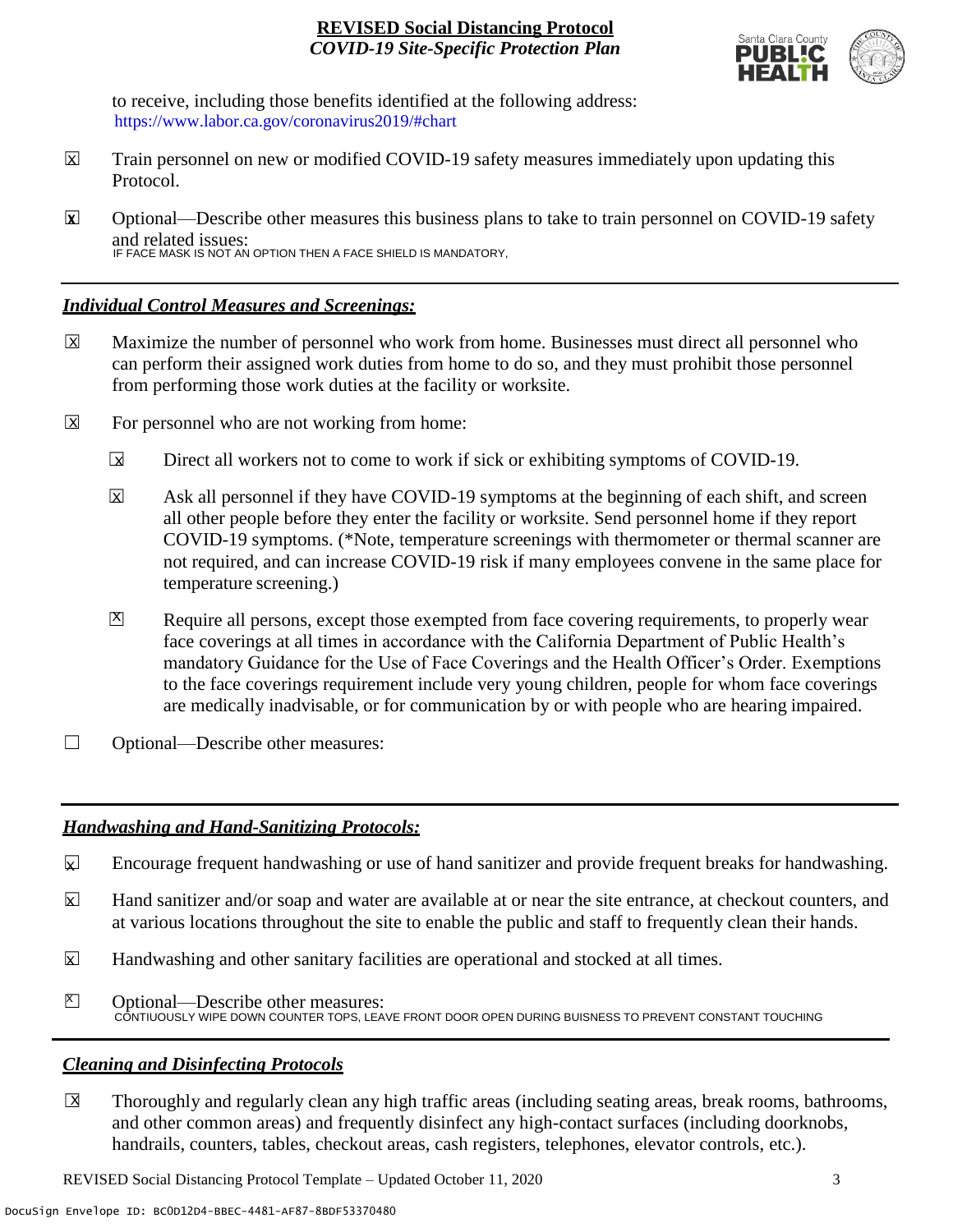

- Disinfecting wipes that are effective against COVID-19 are available for use by customers and personnel near shopping carts and baskets if shopping carts and baskets are used at the facility.  $\boxed{\mathsf{x}}$
- Assign staff to disinfect carts and baskets regularly that are used at the facility if shopping carts and baskets are used at the facility.  $\sqrt{X}$
- Disinfect any shared equipment and touchable surfaces like payment portals and pens after each use.  $\Box$
- Install contactless devices (including contactless payment systems, motion sensor lights, automatic soap and towel dispensers, and contactless timecard systems) if possible.  $\overline{\mathbf{x}}$
- Adjust operational hours to provide adequate time for cleaning and stocking with social distancing, and provide time for any workers to clean between shifts.  $\sqrt{X}$
- To improve ventilation, filtration, and outdoor air exchange:  $\overline{\mathsf{x}}$ 
	- $\boxtimes$  Evaluate HVAC system (if applicable) to make sure it is properly functioning, and have it regularly serviced.
	- $\boxtimes$  Consider upgrades to HVAC and building air filtration systems and implement any feasible improvements to these systems (for example, to enhance air filtration efficiency and increase the percentage of outdoor air through the HVAC system).
	- $\boxdot$  Open windows and doors throughout the facility when environmental, building, and safety conditions allow.
- ☐ Optional—Describe other measures: NO HVAC SYSTEM THIS IS A WAREHOUSE BUILDING SO WE OPERATE THE EXHAUST FAN WHEN NECESSARY, OPEN ALL DOORS TO ALLOW CONSTANT AIR FLOW THROUGH OUT BUILDING X

# *Measures to Maintain Social Distancing:*

- Limit the number of people in the facility/worksite to allow adequate social distancing (six feet minimum) at all times and to comply with any applicable capacity restrictions in the Health Officer Order.  $\mathbf{r}$ 
	- $\boxtimes$  Review, comply with, and enforce any applicable capacity limitations for the facility, following all instructions listed at www.sccgov.org/covidcapacity
- Designate a staff person to ensure that the maximum number of occupants is not exceeded, that all persons are wearing face coverings if required by the Health Officer Order, and that people entering comply with other provisions of this Protocol. Ensure that this person is more than six feet away from others to maintain adequate social distance.  $\overline{X}$
- Require that all persons at the facility/worksite stay at least six feet away from all other persons, except as strictly necessary to perform job functions. X
- Place tape or other markings at least six feet apart in customer line areas inside the store and on sidewalks at public entrances with signs directing customers to use the markings to maintain social distance. X
- ☐ If feasible, increase remote (online and telephone) purchasing, delivery, and curbside pickup service options.  $\overline{X}$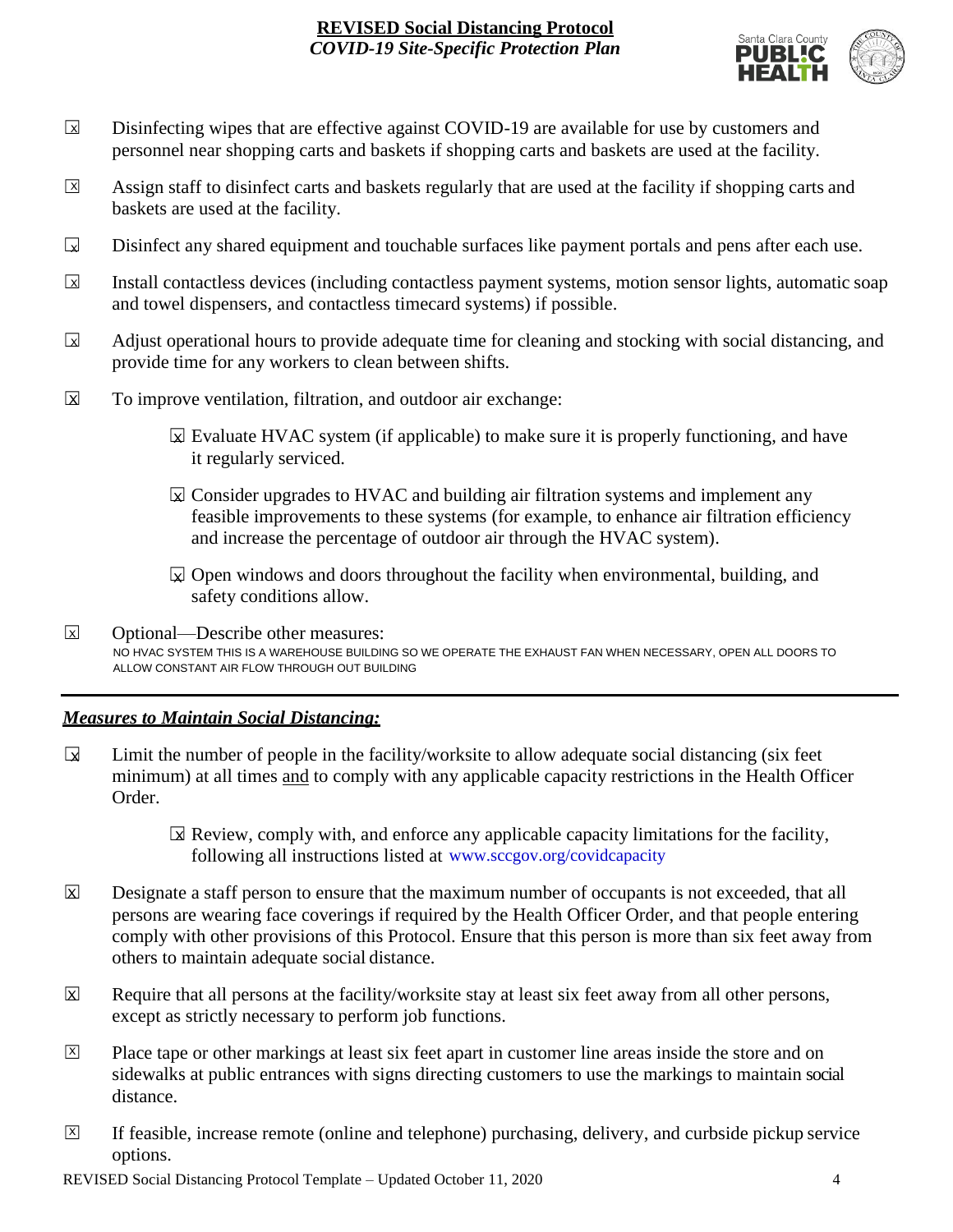

- Separate order areas from delivery areas to prevent customers from gathering. X
- Minimize any in-person meetings and adjust those that are necessary to ensure adequate social distancing.  $\overline{x}$
- Stagger personnel breaks, in compliance with wage and hour regulations, to reduce the number of workers taking breaks together.  $\overline{x}$
- Where possible, create outdoor break areas with shade covers as a substitute for indoor break areas. Encourage staff to eat their meals and take their breaks socially distanced outdoors when conditions allow. X
- ☐ Limit access to or close indoor break rooms to encourage use of outdoor break areas and prevent crowding. Discourage or prohibit eating or drinking in small, enclosed break rooms if less risky alternative areas exist for staff to take their meals (such as outdoors or socially distanced at individual workstations).
- Require workers to maintain 6-foot social distance at all times while on breaks, and preferably more distance if eating or drinking. Reconfigure break areas to facilitate social distancing. X
- Maximize the use of outdoor space for interactions or transactions with customers to minimize the time that customers and personnel are indoors, particularly when in close proximity to one another. X
- ☐ Optional—Describe other measures: FOR U-HUAL RENTALS WE ARE ASKING CUSTOMERS TO UTILIZE THE MOBILE APP WHEN THEY RETURN EQP WE ASK THEY LE  $\overline{x}$

# *Procedure if a Person at the Facility/Worksite Tests Positive for COVID-19*

- $\boxtimes$  Review and comply with all measures listed at [www.sccsafeworkplace.org](http://www.sccsafeworkplace.org/) in the event of a confirmed case of COVID-19 amongst personnel. X
- ☐ Create, and post in an area easily viewable by personnel, a plan to comply with all applicable in the event of a confirmed case of COVID-19 amongst personnel. Depending on the type of facility, these measures will likely include, among others: measures listed at www.sccsafeworkplace.org  $\overline{X}$ 
	- Immediately removing the infected person from the facility/worksite and ensuring they are no longer occupying the same space as any other personnel.  $\overline{X}$
	- Instructing the infected person to stay home and isolate in accordance with the instructions listed at [www.sccsafeworkplace.org.](file:///C:/Users/raphael.rajendra/AppData/Local/Microsoft/Windows/INetCache/Content.Outlook/PTLHNOTE/www.sccsafeworkplace.org) www.sccsafeworkplace.org X
	- Notifying the County Public Health Department within four hours of learning of the positive case by following the instructions at www.sccsafeworkplace.org  $\overline{X}$
	- Identifying any workers (and customers, if known) who had close contact with the infected person.  $\overline{\mathsf{x}}$
	- Complying immediately with any case investigation, contact tracing, and worksite investigation measures by the County Public Health Department. This will include providing the names, addresses, phone numbers, and work dates and times for close contacts of the infected person, which employers are required by law to provide to the County Public Health Department upon request.  $|\overline{X}|$

REVISED Social Distancing Protocol Template – Updated October 11, 2020 5 Excluding all close contacts from the facility/worksite or any other jobsite in accordance with  $\sqrt{X}$